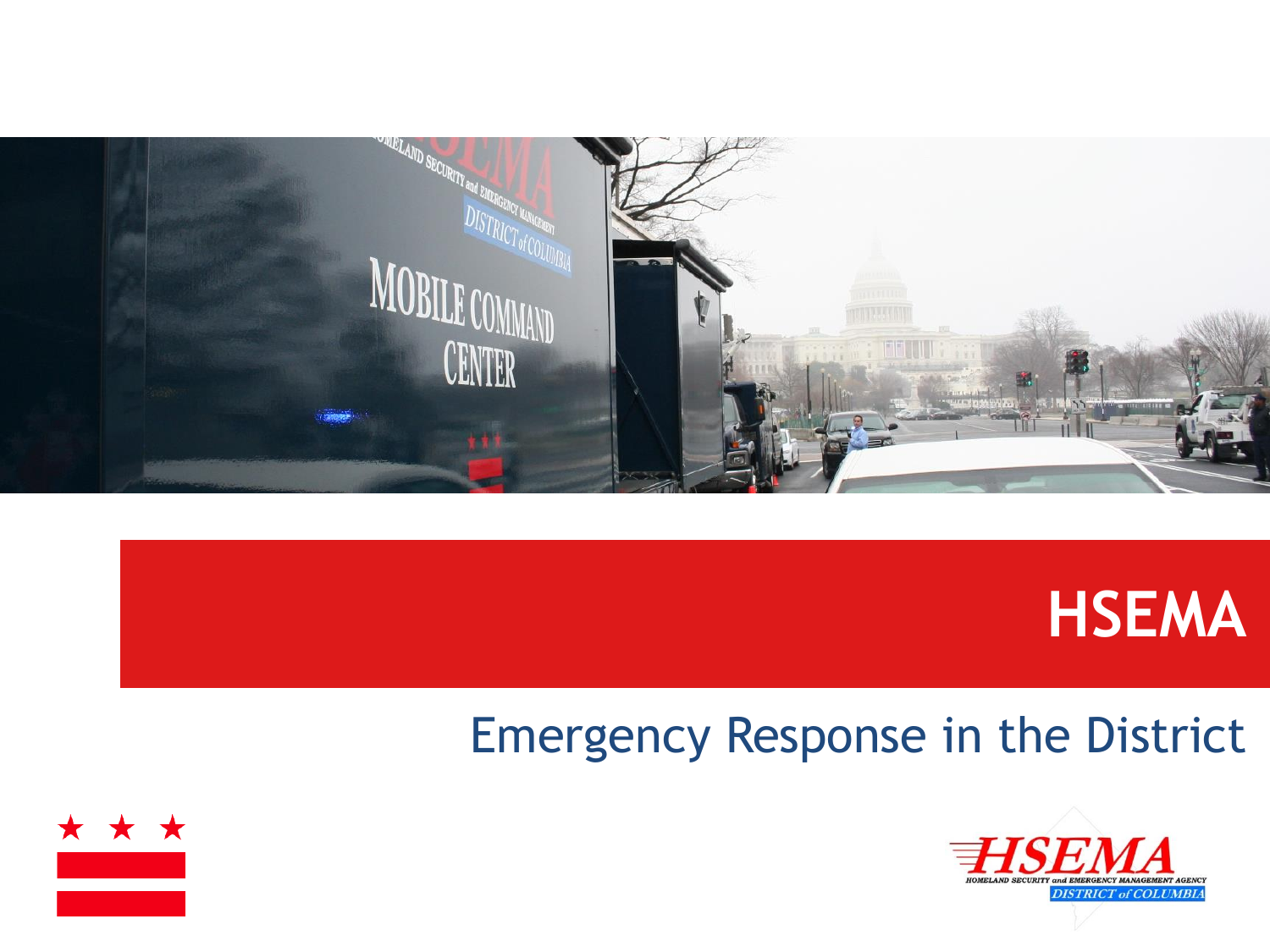### **Mission and Vision**

#### **Mission**

 Lead the planning and coordination of homeland security and emergency management efforts to ensure that the District of Columbia



is prepared to prevent, protect against, respond to, mitigate, and recover from all threats and hazards

#### **Vision**

 A safe and secure District of Columbia prepared for all threats and hazards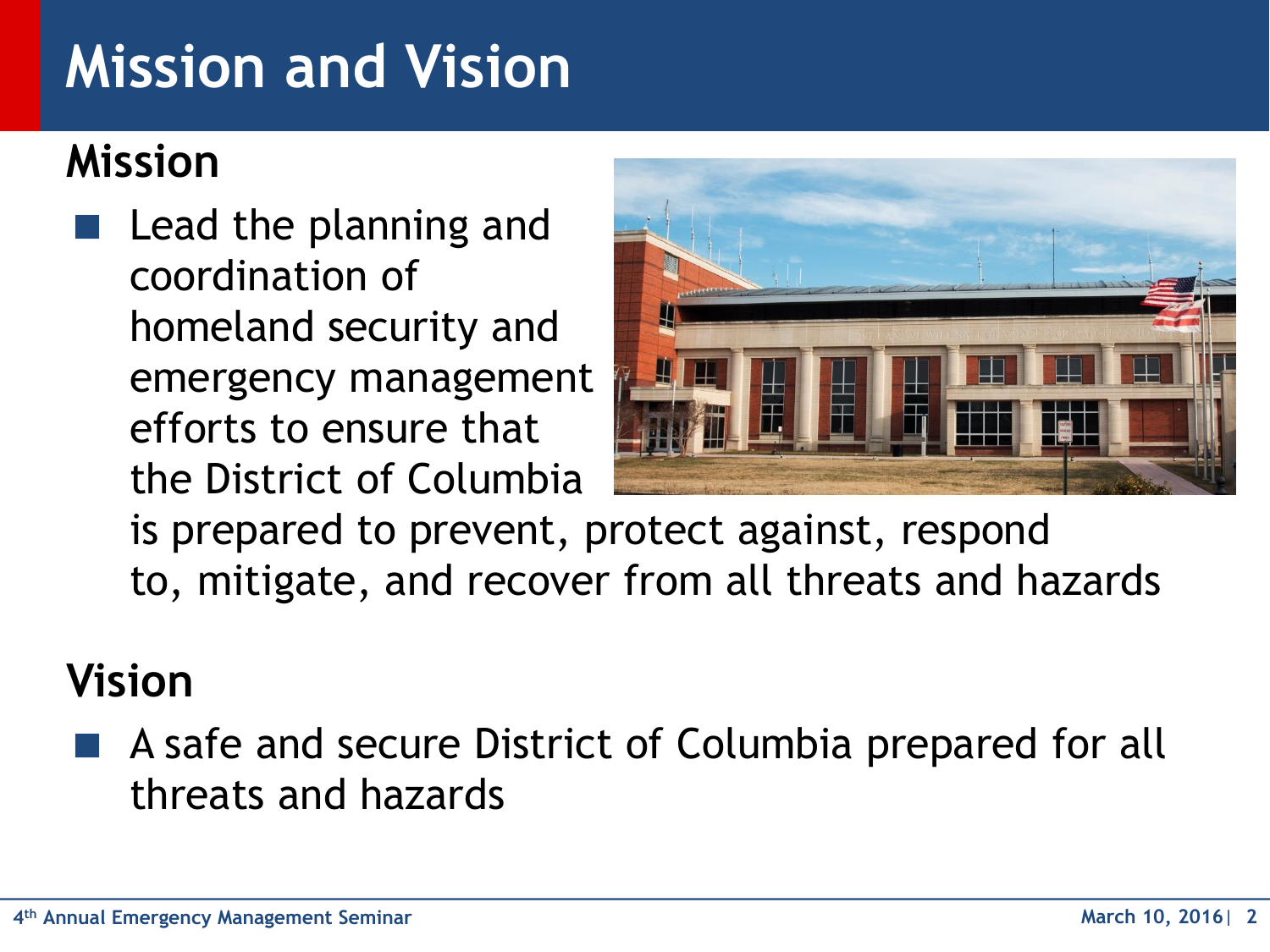### **Major Threats/Hazards Facing the District**

#### **Priority Threats**

- Terrorist Threats
	- Improvised Explosive Devices
	- Aircraft as a Weapon
	- Hostage Taking/Assassination
	- Chemical and/or Biological Agents
	- Cyber Attack

#### Natural Disasters

- **Hurricanes**
- Winter storms
- **Thunderstorms**
- Extreme Heat/Cold
- **Earthquakes**
- **Tornadoes**

#### **Probable Hazards**

- Urban Issues
	- **Transportation Accidents**
	- Urban Crime
	- Urban Fires
	- Urban Flooding
	- Utility Failures (e.g., power outages, water main breaks)
- Other Concerns
	- Demonstrations/Civil Disturbances
	- Critical Resource Shortages
	- Viruses and Epidemics

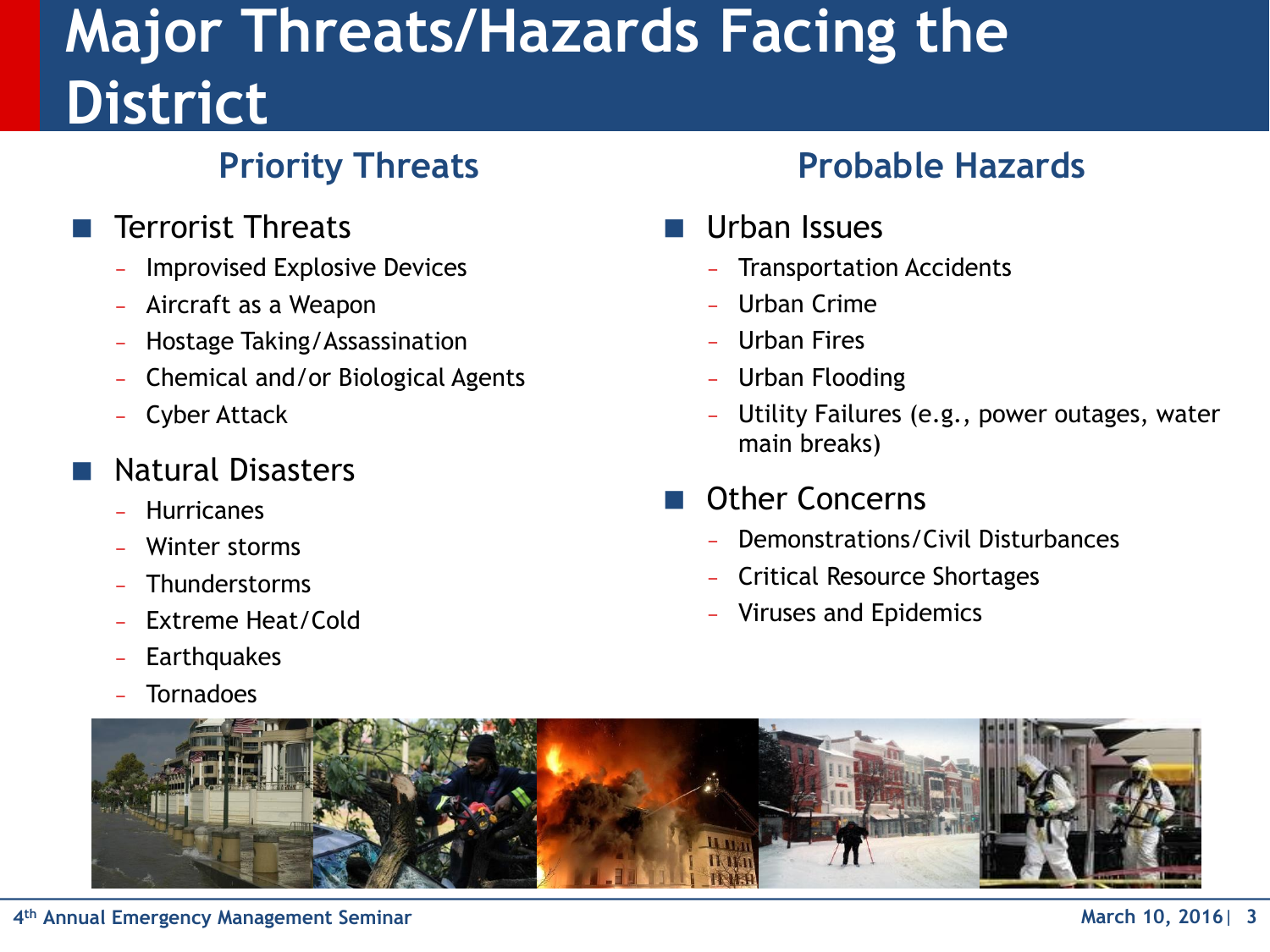# **Unique Challenges Facing the District**

- Simultaneously a city, a state, and a federal entity
- $\blacksquare$  Seat for all 3 branches of the federal government
- $\blacksquare$  Commuter and tourist population District's daily population
- 190 international embassies and consulates
	- 190 different sovereig international borders
- 19 colleges and universities

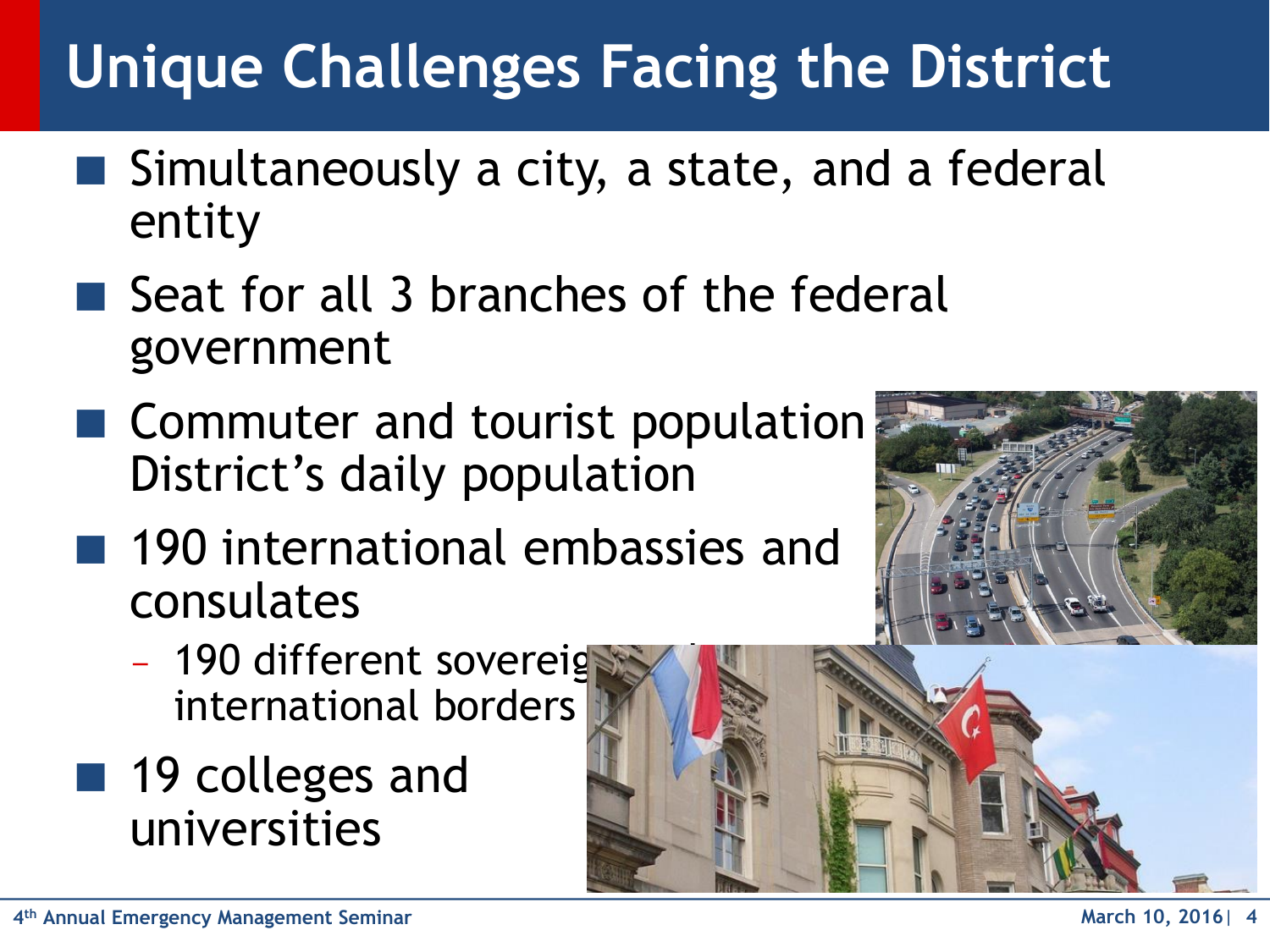# **Guiding Principles**

#### **Residents First**

- All homeland security and emergency management efforts will be conducted in the best interest of all District residents and visitors

#### **Risk-Based Approach**

- All preparedness efforts should be based on current and comprehensive risk-based planning

#### **Capabilities–Based Planning**

The District will develop plans, design training sessions, create exercises, and procure equipment based on a functional analysis of operational requirements that dictates priority preparedness capabilities

#### **Performance Assessment and Accountability**

Ensure that homeland security preparedness efforts are constantly improving and resources are allocated in an efficient manner

#### **Regional Coordination**

- Collaboration with regional neighbors in the National Capital Region (NCR) as well as with the federal government in order to identify shared requirements, responsibilities, and capabilities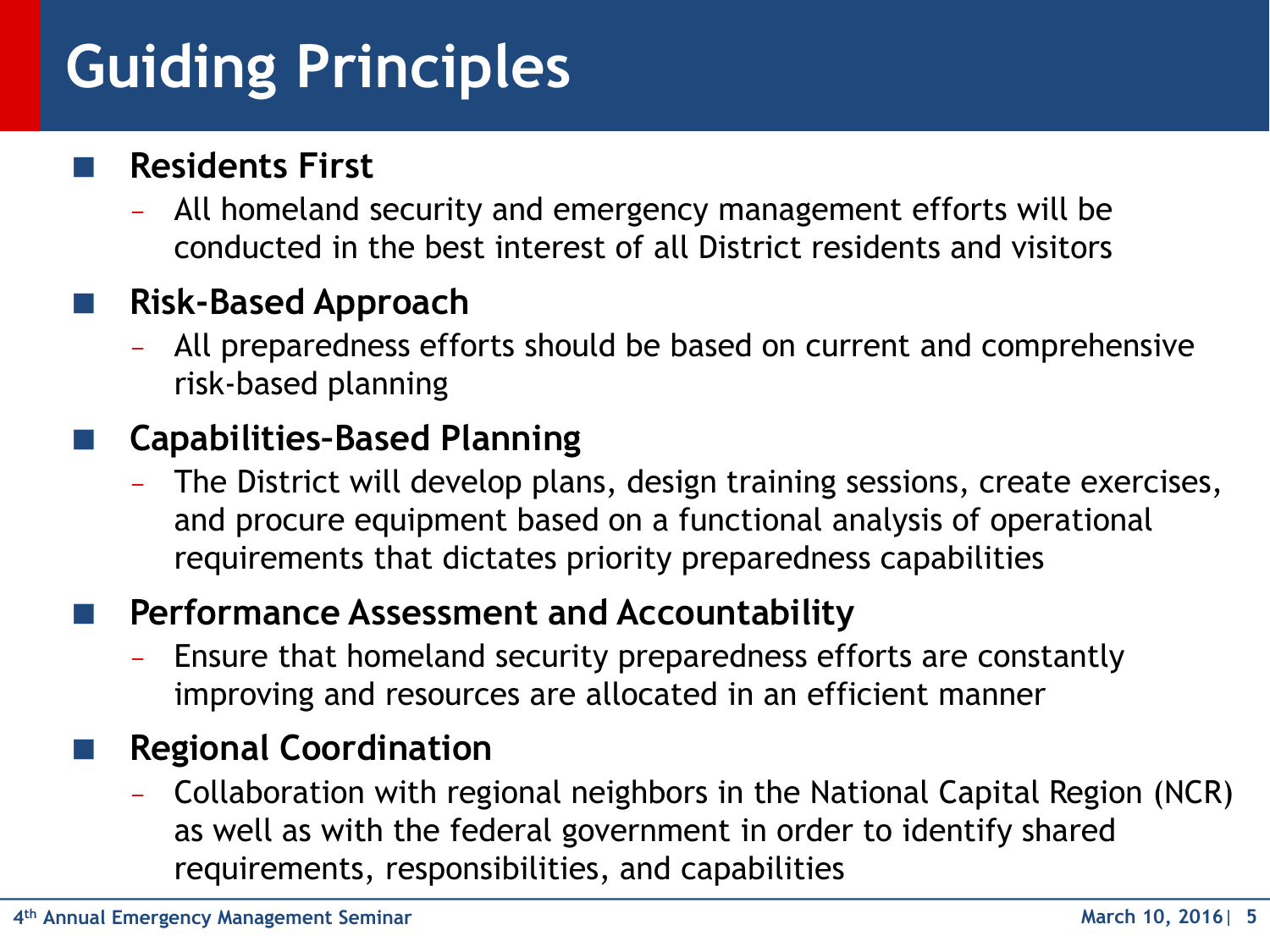### **Regional Coordination**

 Through established committees and working groups, the District, regional partners, and the federal government regularly work together to coordinate preparedness efforts.

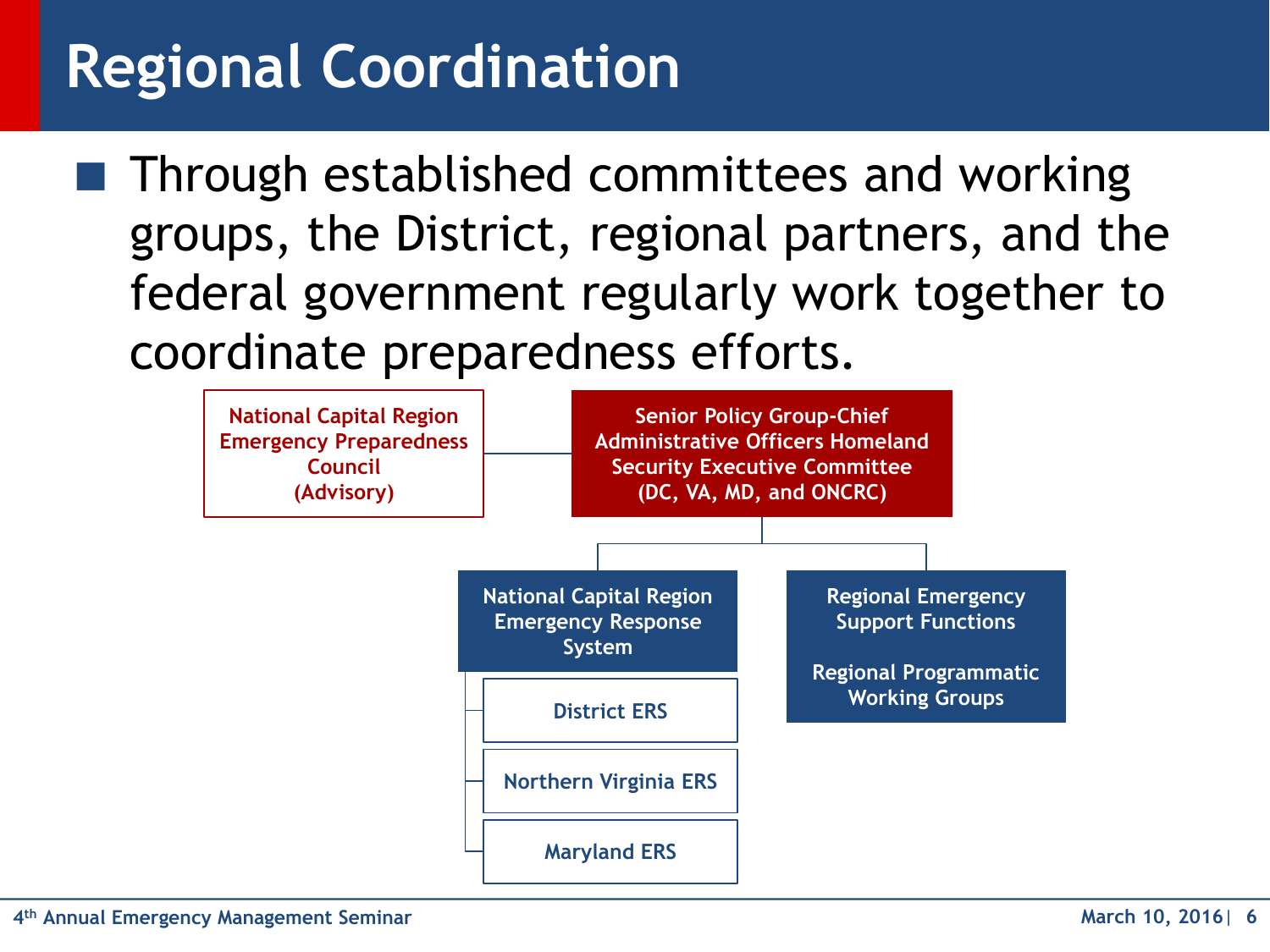### **Incident Command Structure**

- All incidents start with communication between the first responders on-scene and the Office of Unified Communications
- $\blacksquare$  Based on the "Incident complexity", the incident commander will determine the organization construct, the need for additional resources, and if Unified Command should be established
- $\blacksquare$  The Incident Commander coordinates with the JAHOC and other Department Operations Centers (DOCs) for resources and situational awareness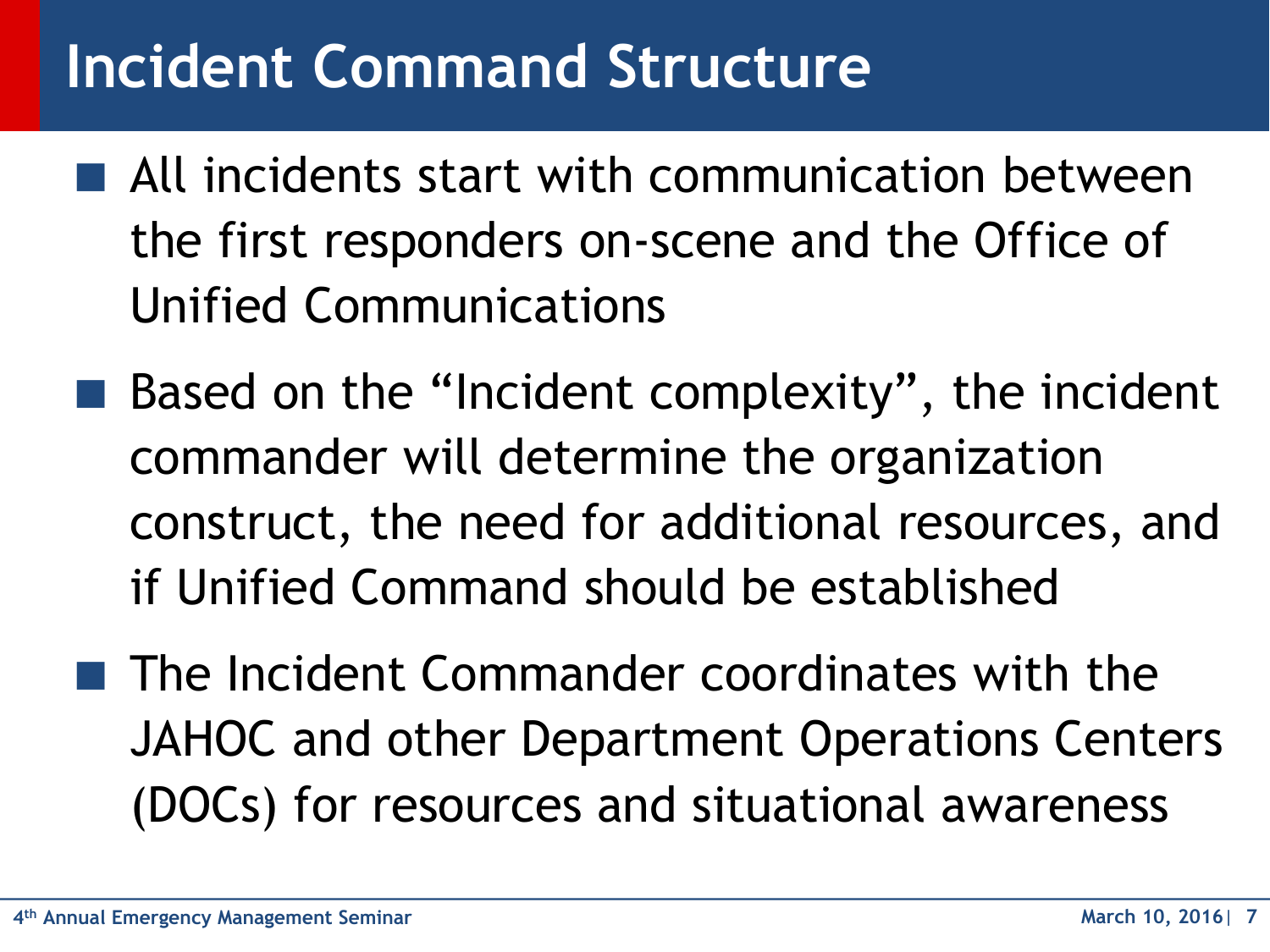#### **Emergency Response Operations**

■ When a significant incident occurs, the District will move to an elevated coordination structure which will include activating the District's EOC to coordinate District response efforts

| Stage 1 -<br>EOC(1) | Activated at all times and encompasses watch activities that<br>are conducted on a regular basis, 365 days a year |
|---------------------|-------------------------------------------------------------------------------------------------------------------|
|                     | Activities in this stage are carried out in the JAHOC                                                             |
| Stage 2 -<br>EOC(2) | • Response will be handled by local District resources                                                            |
|                     | • EOC may activate additional personnel to coordinate the<br>response and provide the necessary resources         |
| Stage 3 -<br>EOC(3) | • Response will be handled by local District resources                                                            |
|                     | • EOC may activate additional personnel to coordinate the<br>response and provide the necessary resources         |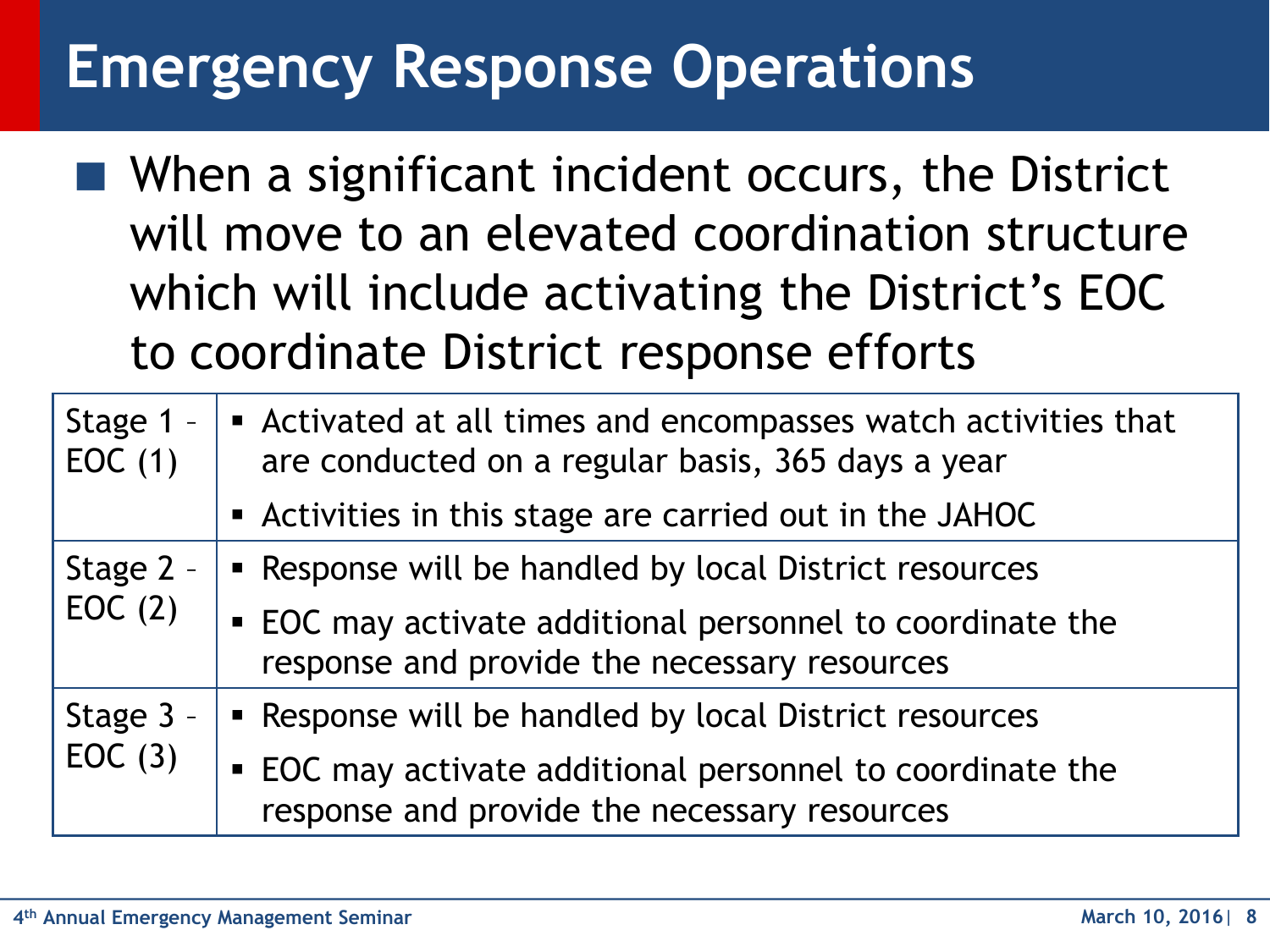#### **Emergency Operations Center Organization**

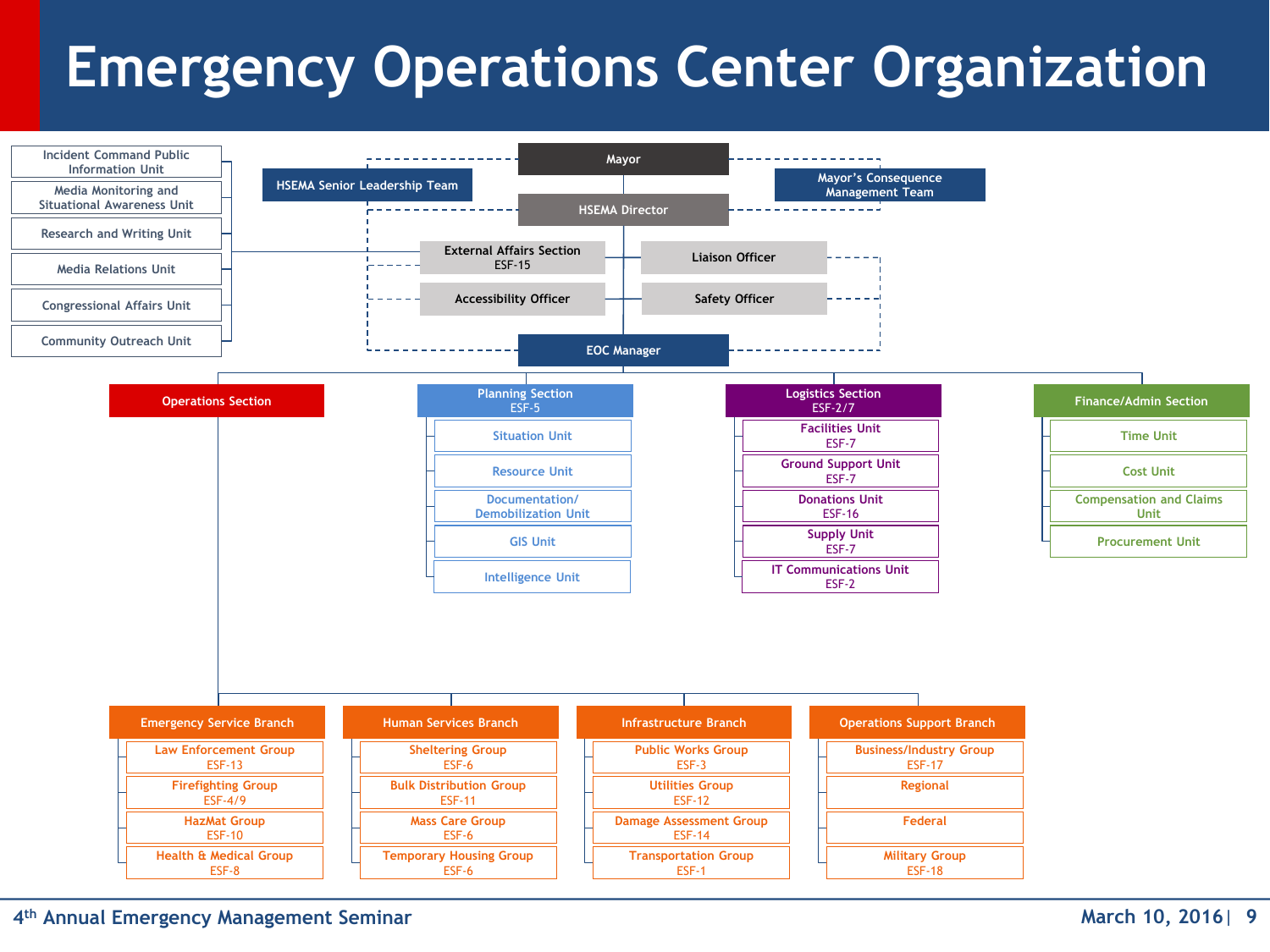### **How Individuals Can Prepare**

# **Get Informed Make A Plan Make an Emergency Kit Be aware**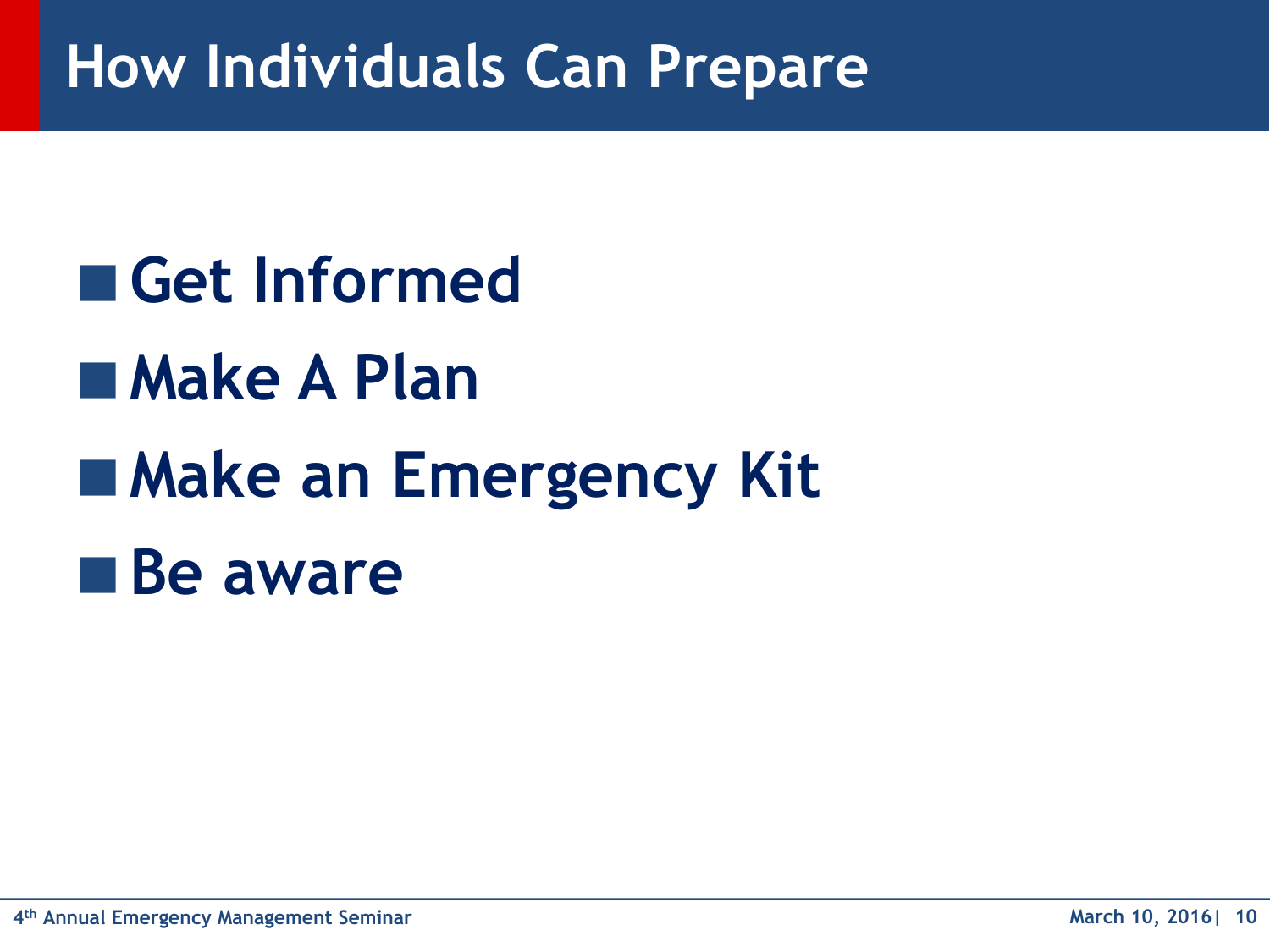# **Public Information Resources**

- Website
	- hsema.dc.gov
- **T** Twitter
	- twitter.com/DC HSEMA
- **Facebook** 
	- facebook.com/hsemadc
- AlertDC
	- alertdc.dc.gov
- **Smartphone App** 
	- DC HSEMA Preparedness and Emergency Application is available on Google Play or in the Apple Store

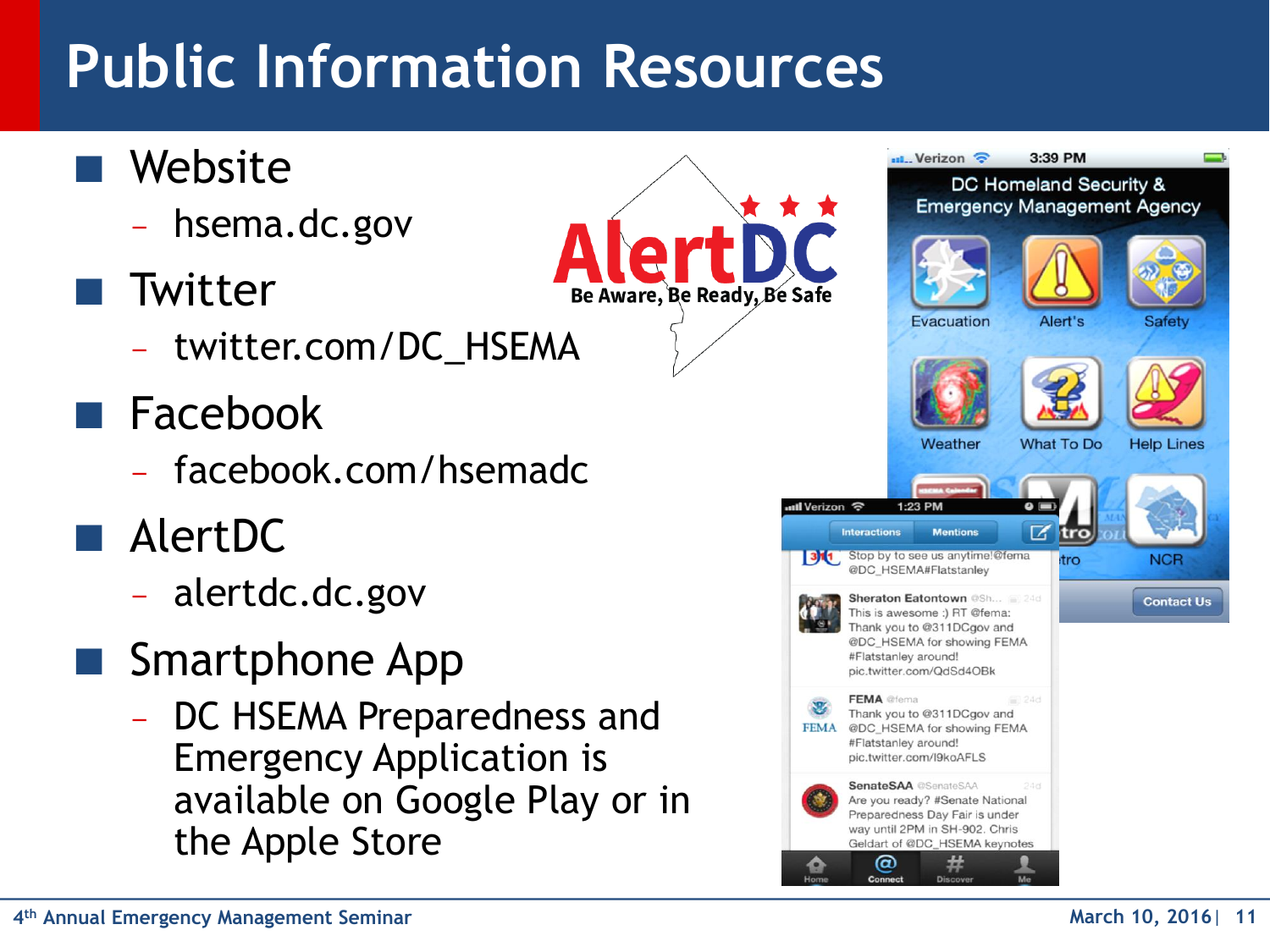### **Other Communications During an Emergency**

As part of the Emergency Alert System (EAS), the District government will issue alerts through radio and TV.

#### **Radio**

- WTOP 103.5 FM
- WMAL 630 AM
- WPRS 104.1 FM
- $\blacksquare$  WJZW 105.9 FM
- WKYS 93.9 FM
- WPGC 95.5
- El Zol 107.9

#### **TV**

During and After and emergency, it might be difficult to get information or instructions right away. Tune in to cable channels 13, 16, or your local news station to receive updates.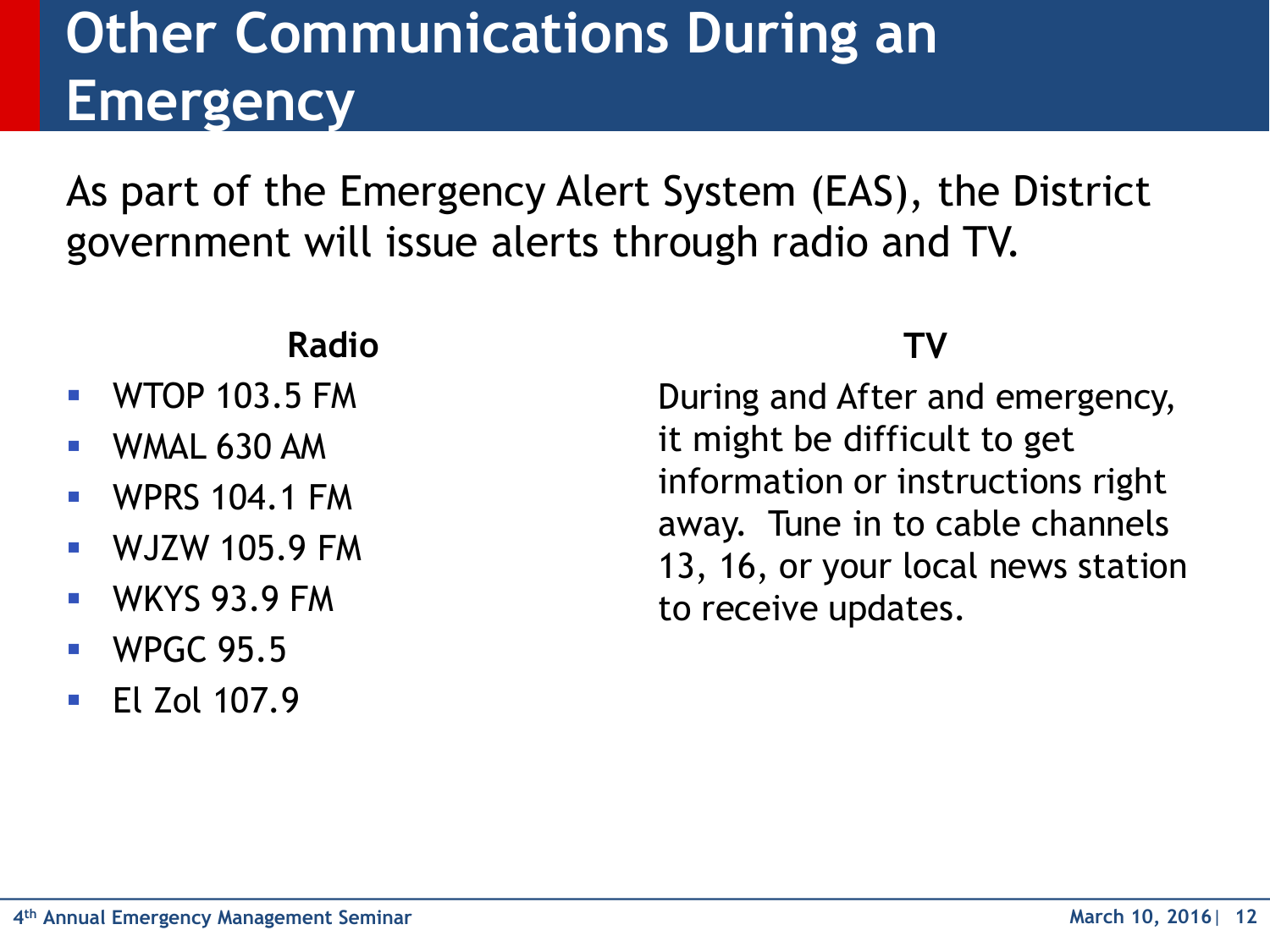### **Planning for Yourself and Your Family**

- Be aware of your community or neighborhood plan.
- Be aware of fire escape ladders and other escape routes out of your home or apartment building.
- Listen for EAS tests so you'll know what it will sound like during an emergency and educate your children or other relatives about the system.
- Consider purchasing a back-up generator (particularly if you have medications or breast milk that needs to be refrigerated.)
- Prepare Emergency Go-Kits for yourself, your children, and your pets.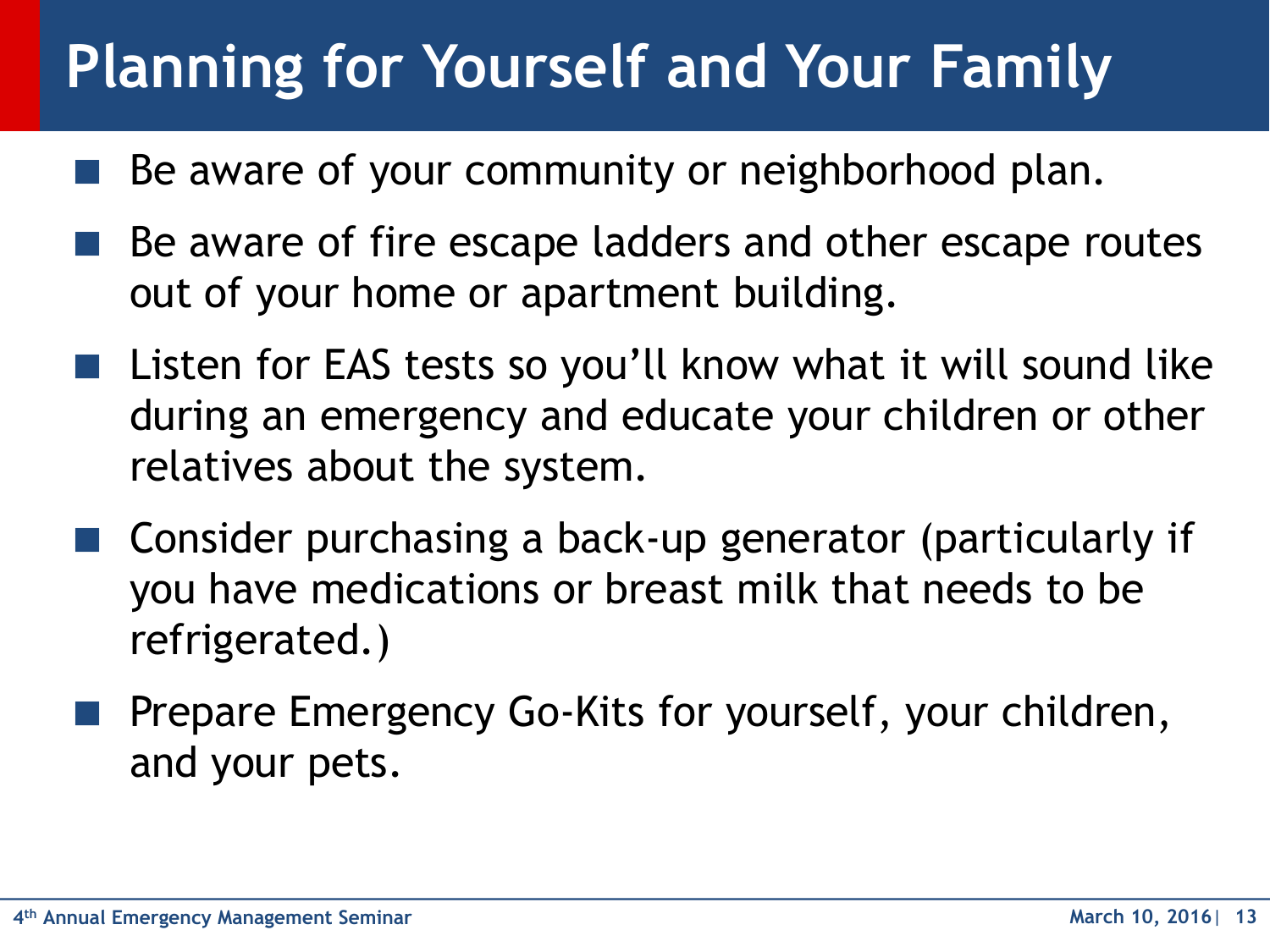### **Family Communication Planning**

Set up a meeting with your family, including the kids, to discuss your preparedness plan over dinner. During the meeting, go through the [FEMA](http://www.fema.gov/media-library/assets/documents/34330)  [Family Communication Plan in English](http://www.fema.gov/media-library/assets/documents/34330) or [Spanish](http://www.fema.gov/media-library-data/1391801271960-0a5f90f55e2c3b9bafae1d3a692f50e6/2014_PlanComuFami_es.pdf) and fill out copies with your kids that can be kept in their backpacks, lunch boxes, or another bag they carry daily.

|                                                                                                                                                                | Ready Family Communication Plan                                                                                                                                                                                                                                                   |
|----------------------------------------------------------------------------------------------------------------------------------------------------------------|-----------------------------------------------------------------------------------------------------------------------------------------------------------------------------------------------------------------------------------------------------------------------------------|
| Listo<br>Plan de Comunicaciones Familiares                                                                                                                     | Emergencies can happen at any time. Do you know how<br>to get in touch with your family if you are not together?                                                                                                                                                                  |
| $\int_{\tau_{i}}^{E_S} \text{probable que su farnilia no este junta cuando ocurra un descastro. de modo que deben planificar como se van a co$                 | Let them know<br>Text,<br>you're OK!<br>D(0)<br>don't talk!<br>Pick the same person for each<br>family member to contact.                                                                                                                                                         |
| Correo electrónico:<br>Complete los siguientes datos sobre cada miembro de su familia y manténgalos actualizados.<br>I Fecha de nacimiento:                    | It might be easier to reach<br>Unless you are in immediate danger, send<br>someone who's out of town.<br>a text. Texts often have an easier time<br>getting through during emergencies,<br>and you don't want to tie up phone lines<br>needed by emergency responders (like 911). |
| Nombre:<br>I Fecha de nacimiento:<br>Número de seguro social:<br>Nombre:<br>Información médica importante:<br>Fecha de nacimiento:<br>Número de seguro social: | <b>Know the Numbers!</b><br>Home:                                                                                                                                                                                                                                                 |
| Información médica importante:<br>Número de seguro social:<br>Información médica importante:                                                                   | Adult:<br>Parent:<br>Home:<br>Cell:                                                                                                                                                                                                                                               |
|                                                                                                                                                                |                                                                                                                                                                                                                                                                                   |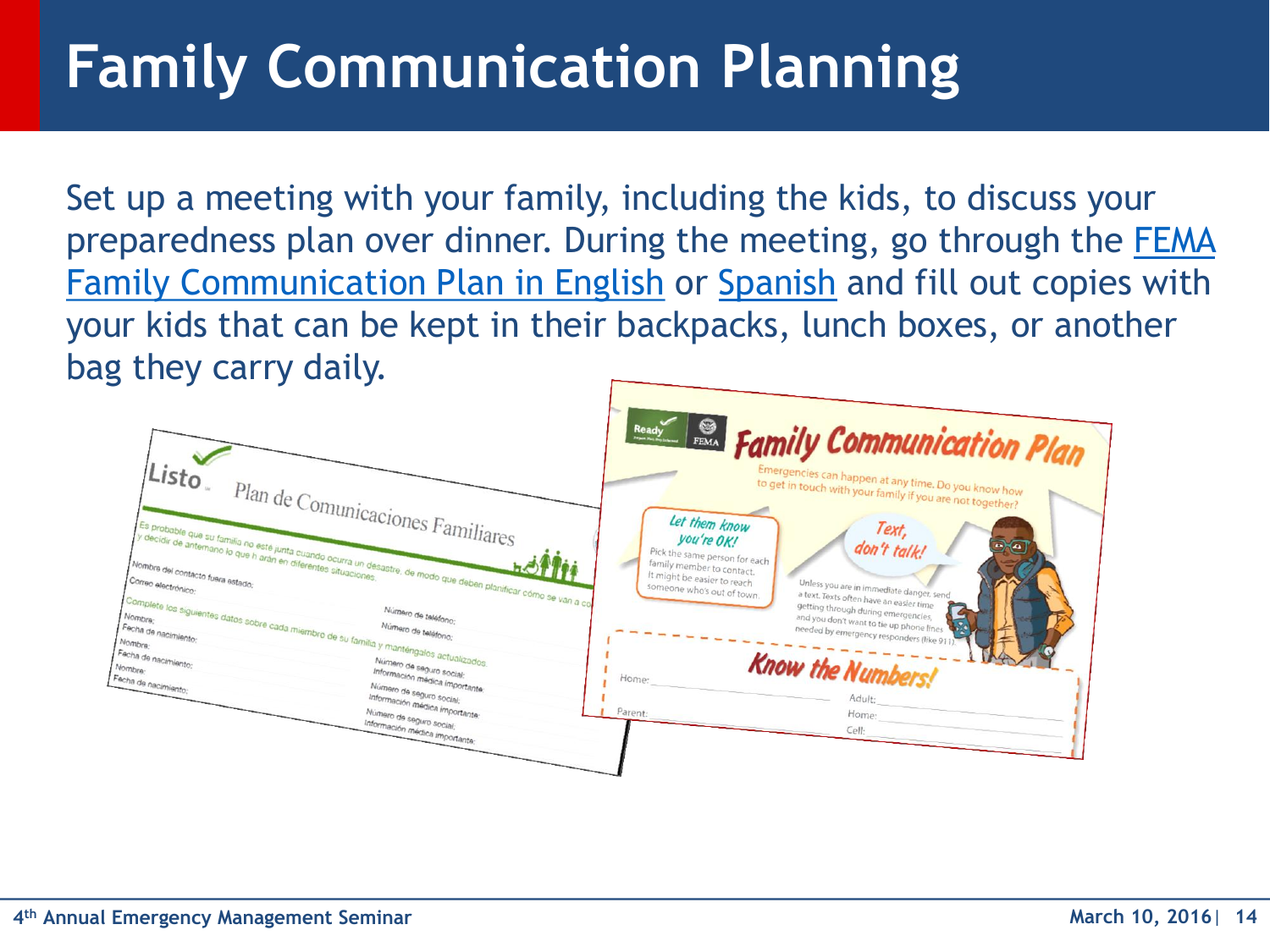# **Emergency Go-kit Checklist**

- **Three-day supply of water -- one gallon per person per day**
- **Three-day supply of non-perishable foods**
- Battery, hand-crank, or NOAA radio (don't forget batteries if battery powered)
- Flashlight with extra batteries
- Copy of your Family Communications Plan phone tree, social media
- Whistle for signaling for help
- Dust mask to filter contaminated air
- Plastic sheeting and duct tape for windows and doors if sheltering-in-place is needed
- Gloves, garbage bags, and ties for personal sanitation
- Manual can opener
- Wrench or pliers to shut off utility valves if necessary
- Maps of the local area and neighboring states
- Homeowner's insurance and other important documents (including your passport/visa)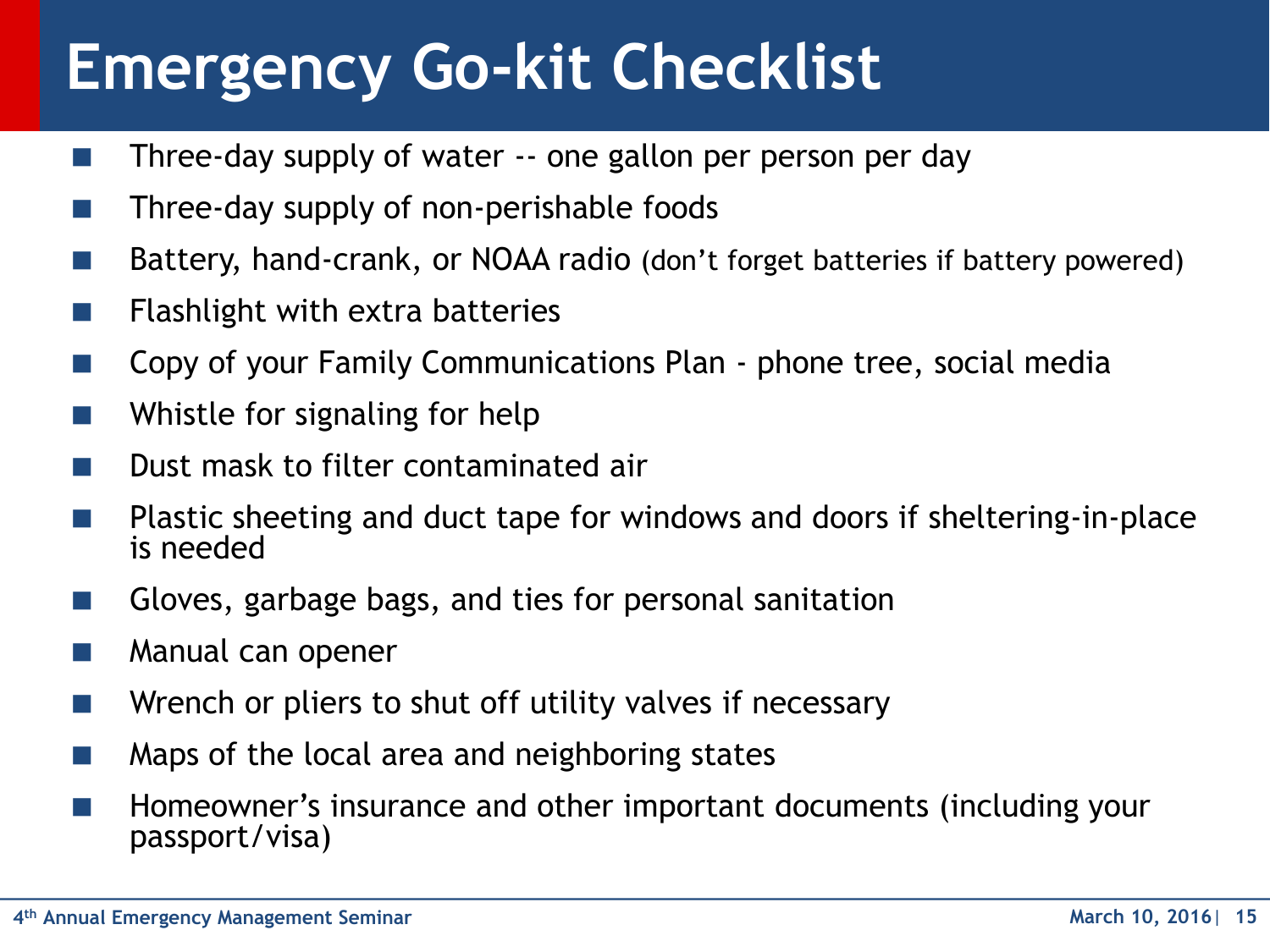## **DC Emergency Telephone Numbers**

| $\bullet$ | <b>Police and Fire</b>                 | 911                                     |
|-----------|----------------------------------------|-----------------------------------------|
| $\bullet$ | <b>City Services and Non-Emergency</b> | 311                                     |
| $\bullet$ | <b>Report Suspicious Activity</b>      | (202) 727-9099                          |
| $\bullet$ | <b>HSEMA</b>                           | (202) 727-6161 24hr.<br><b>TTY: 711</b> |
|           | • DC Animal Control                    | (202) 576-6664 24hr.                    |
| $\bullet$ | <b>Poison Control Center</b>           | (800) 222-1222                          |
|           | <b>Pepco Power Outage</b>              | (877) 737-2662                          |
| $\bullet$ | <b>Washington Gas Emergency Line</b>   | (703) 750-1400 or (800) 752-7520        |
|           | <b>DC Water</b>                        | (202) 612-3400                          |